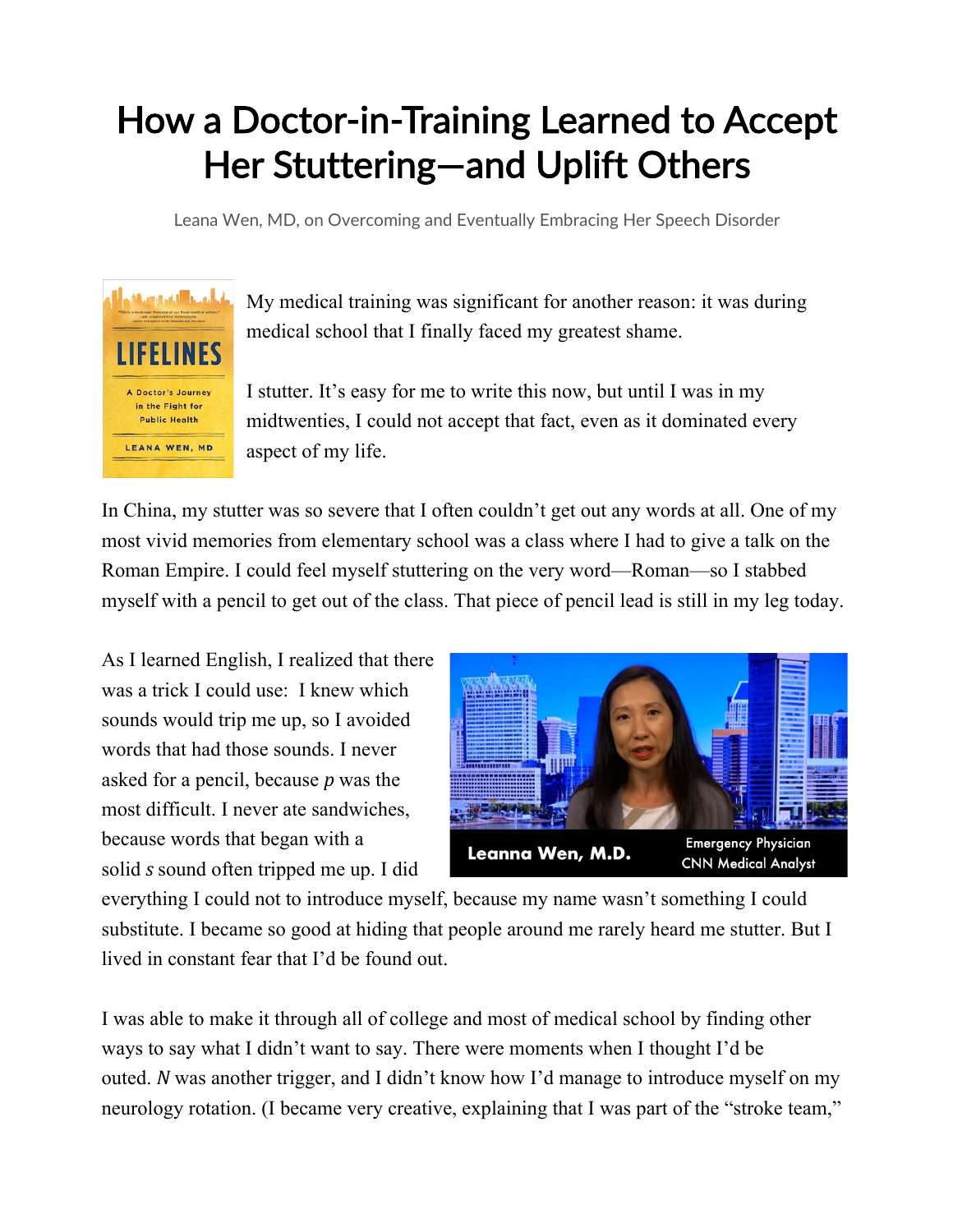for example.)

Another time, I was asked to answer a question in a large lecture for which the answer was a particular parasite, "schistosomiasis," a difficult word even for people who don't stutter. I couldn't get the word out, and the professor mimicked my block.

"It's 'schi-schi-schi-schistosomiasis.' Why don't you come back when you're not so nervous," he said. A few students laughed. I felt the sting of the slight, but mostly I was relieved that my secret was still safe. It was not at all rational, but I had gotten away with my secret all these years. And still, my worries dominated every professional interaction. What if people found out I stuttered and no longer wanted me to be their doctor? After all my hard work, what if this was the reason I failed out of medical school? And what about my desire to be an advocate to speak for my patients—who wants someone to speak for them who can't speak themselves?

Things came to a head during the year I was AMSA president. With all the responsibilities to give speeches and represent AMSA at high-pressure meetings, I tried very hard to sound fluent at all times. The problem was that the harder I tried to hide my stuttering, the worse my speech became. There was one board meeting during which I felt myself blocking on words that involved almost half the alphabet. It soon became nearly impossible to say anything at all. Soon, I was canceling nearly all of my meetings. In my mind, I was letting everyone down. I thought about quitting my position. I couldn't bear to have anyone hear me like this, and I wanted to die.

## **My worries dominated every professional interaction.**

For the first time, I sought the help of a speech therapist. And here I got lucky, twice. The first person I went to listened to me and told me that she wasn't the right person to help me. "I can help you a bit to get you started," she said, "but there is someone much better, an expert in speech disorders for adults. The stakes are so high for you. You need to see the best."

I've always remembered her words. They demonstrate humility and a recognition of one's own limitations, as well as generosity for a fellow professional. I was paying out of pocket for her services. On paper, she had the right credentials. She could easily have continued to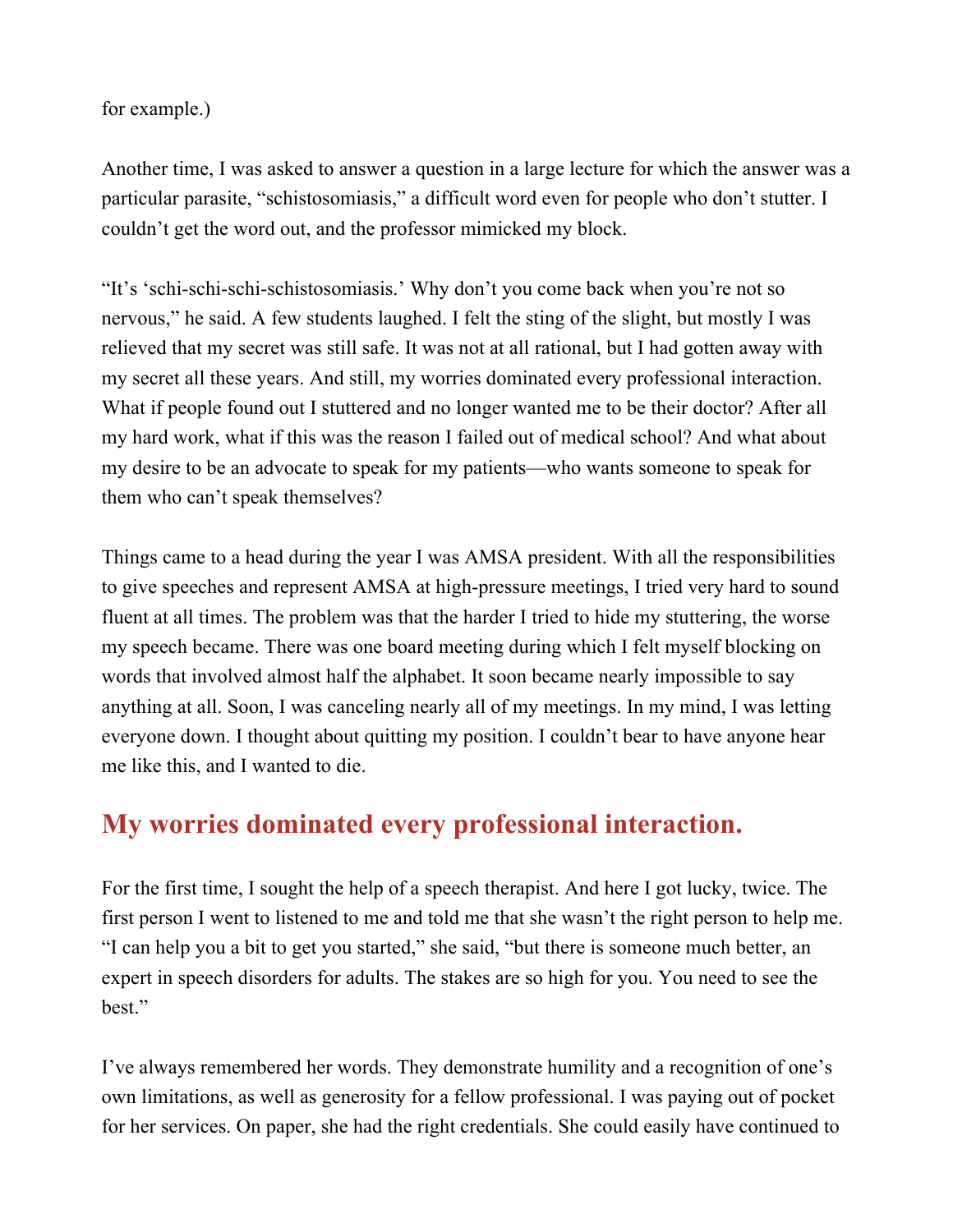accept my money and seen me as her client. By referring me instead, she showed that she had my best interest at heart.

It's because of her that I met my speech therapist, Vivian Sisskin. Through Vivian, I learned that I was a covert stutterer, able to hide my stuttering and thus not sound like a person who stutters. The ability to hide intensified the shame because it allowed me to hide under a veil of fluency, which brought on more pressure and self-doubt. The key to recovery? Acknowledging, first and foremost, that I was a person who stuttered.

I had seen Vivian for a few private sessions in her office at the University of Maryland, and she could see that changing my self-identity was not something I was ready to do yet. Instead of giving me an ultimatum, she invited me to come to a group that assembled at her house every weekend.

I remember sitting in my car in her driveway. I was debating whether I should go in when a middle-aged man knocked on my window.

"Are-are-are-are you going to Vivian's?" he asked.

I had heard people stutter before, but never seen anyone stutter so easily and comfortably. I followed him in. There, I met a dozen other people from all walks of life—a trial lawyer, a NASA astronaut, a stand-up comedian, a college student, a few retirees. There were people who openly stuttered, with repetitions and blocks. There were other covert stutterers who, like me, sounded fluent but were actually just good at replacing their words. We all had one thing in common: we stuttered, and we no longer wanted to live with fear and shame because of it.

Coming to terms with my stuttering was a difficult process that took years of intense work with Vivian. There were moments of unexpected revelation. When I told my mother over the phone, she was silent for a few moments. She then told me that Nai Nai had heard me stutter as a child and urged that I get help. My mother thought it was something I would grow out of, and after we came to America, she didn't hear me stutter.

"It's because I hid my stutter from you," I told her. "But how did Nai Nai know about stuttering and treatment for it?"